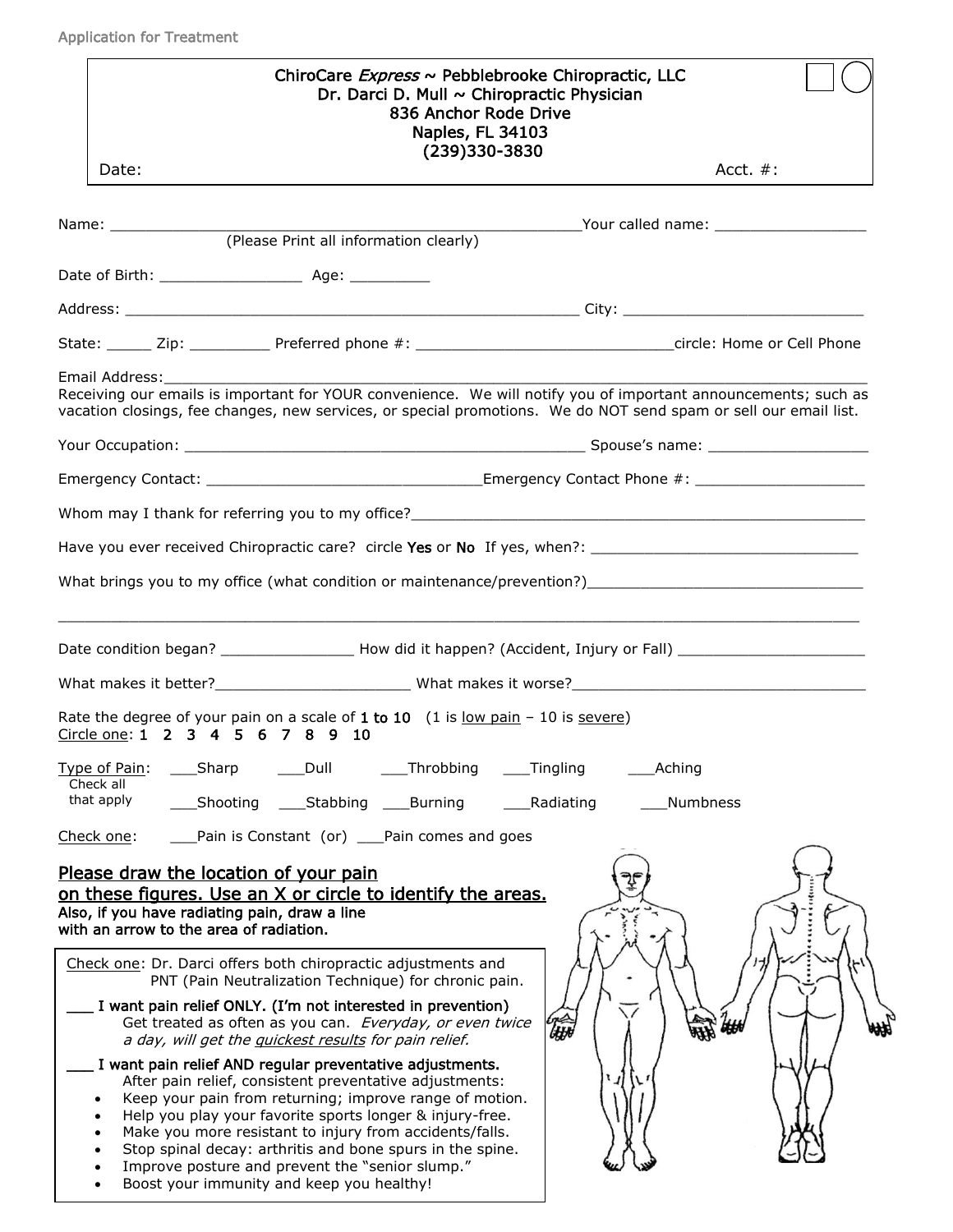### Have you ever suffered from or been diagnosed as having a condition related to: (please circle Yes or No for each)

| <b>Broken Bones</b><br>Y<br>N     | Y<br>N Seizure Disorder       | Y<br>N Herniated/Bulging Disc |
|-----------------------------------|-------------------------------|-------------------------------|
| Y<br>N Circulatory Problems       | Y<br>N Hand/Foot Neuropathy   | Y<br><b>N</b> Diabetes        |
| Y<br>N Rheumatoid/Osteo Arthritis | N Pacemaker<br>Y              | Y<br>N Women: Pregnant Now?   |
| Y<br>N Colon/Intestines/Digestion | Y<br>Heart Disease<br>N.      | Y<br>N Cancer/Tumor           |
| Y<br>Osteoporosis<br>N            | Stroke or TIA<br>Y<br>N.      | Y<br><b>N</b> Allergies       |
| Y<br>Bruising or Bleeding<br>N.   | Gall Bladder<br>Y<br>N        | Y<br>N Concussion/TBI         |
| Y<br>N High/Low Blood Pressure    | Y<br>N Kidney/Urinary Bladder | Y<br>Depression<br>N.         |
| Y<br>N High Cholesterol           | Y<br>Persistent Cough<br>N.   | N Headaches<br>Y              |

 $\_$  ,  $\_$  ,  $\_$  ,  $\_$  ,  $\_$  ,  $\_$  ,  $\_$  ,  $\_$  ,  $\_$  ,  $\_$  ,  $\_$  ,  $\_$  ,  $\_$  ,  $\_$  ,  $\_$  ,  $\_$  ,  $\_$  ,  $\_$  ,  $\_$  ,  $\_$  ,  $\_$  ,  $\_$  ,  $\_$  ,  $\_$  ,  $\_$  ,  $\_$  ,  $\_$  ,  $\_$  ,  $\_$  ,  $\_$  ,  $\_$  ,  $\_$  ,  $\_$  ,  $\_$  ,  $\_$  ,  $\_$  ,  $\_$  ,

\_\_\_\_\_\_\_\_\_\_\_\_\_\_\_\_\_\_\_\_\_\_\_\_\_\_\_\_\_\_\_\_\_\_\_\_\_\_\_\_\_\_\_\_\_\_\_\_\_\_\_\_\_\_\_\_\_\_\_\_\_\_\_\_\_\_\_\_\_\_\_\_\_\_\_\_\_\_\_\_\_\_\_\_\_\_\_\_\_\_

### Please EXPLAIN all "YES" answers that you circled above: \_\_\_\_\_\_\_\_\_\_\_\_\_\_\_\_\_\_\_\_\_\_\_\_

| Signature |                                                               | <b>Print Name</b> | Date                                                                                                                                                                                                                                                                                                                                                                                                                                                                                                                                                                         |
|-----------|---------------------------------------------------------------|-------------------|------------------------------------------------------------------------------------------------------------------------------------------------------------------------------------------------------------------------------------------------------------------------------------------------------------------------------------------------------------------------------------------------------------------------------------------------------------------------------------------------------------------------------------------------------------------------------|
|           |                                                               |                   | I understand that ChiroCare <i>Express</i> is a very specialized chiropractic office, providing only brief spinal adjustments for general health<br>and wellness which may or may not relieve symptoms; therefore, I further understand that Dr. Darci does not treat or diagnose specific<br>conditions other than a misalignment of the body's vertebra. I acknowledge that my visits are NOT covered by any insurance or Medicare<br>and that Dr. Darci does not complete reimbursement forms. A copy of the Informed Consent and Privacy Policy has been provided to me. |
|           |                                                               |                   |                                                                                                                                                                                                                                                                                                                                                                                                                                                                                                                                                                              |
|           |                                                               |                   | What are you expecting from your care? Notice that the contract of the contract of the contract of the contract of the contract of the contract of the contract of the contract of the contract of the contract of the contrac                                                                                                                                                                                                                                                                                                                                               |
|           |                                                               |                   |                                                                                                                                                                                                                                                                                                                                                                                                                                                                                                                                                                              |
|           |                                                               |                   | Drug: _______________________Condition: ______________________________Drug: ______________________Condition: __________________________                                                                                                                                                                                                                                                                                                                                                                                                                                      |
|           |                                                               |                   | Drug: _______________________Condition: _____________________  Drug: ______________________Condition: ______________                                                                                                                                                                                                                                                                                                                                                                                                                                                         |
|           |                                                               |                   | Drug: ______________________Condition: ___________________  Drug: ___________________Condition: ______________                                                                                                                                                                                                                                                                                                                                                                                                                                                               |
|           | List Current Medications and the Condition Treated (purpose): |                   |                                                                                                                                                                                                                                                                                                                                                                                                                                                                                                                                                                              |
|           |                                                               |                   |                                                                                                                                                                                                                                                                                                                                                                                                                                                                                                                                                                              |
|           |                                                               |                   |                                                                                                                                                                                                                                                                                                                                                                                                                                                                                                                                                                              |
|           | List Any Accidents, Major Injuries or Falls:                  |                   |                                                                                                                                                                                                                                                                                                                                                                                                                                                                                                                                                                              |
|           |                                                               |                   |                                                                                                                                                                                                                                                                                                                                                                                                                                                                                                                                                                              |
|           |                                                               |                   |                                                                                                                                                                                                                                                                                                                                                                                                                                                                                                                                                                              |
|           |                                                               |                   |                                                                                                                                                                                                                                                                                                                                                                                                                                                                                                                                                                              |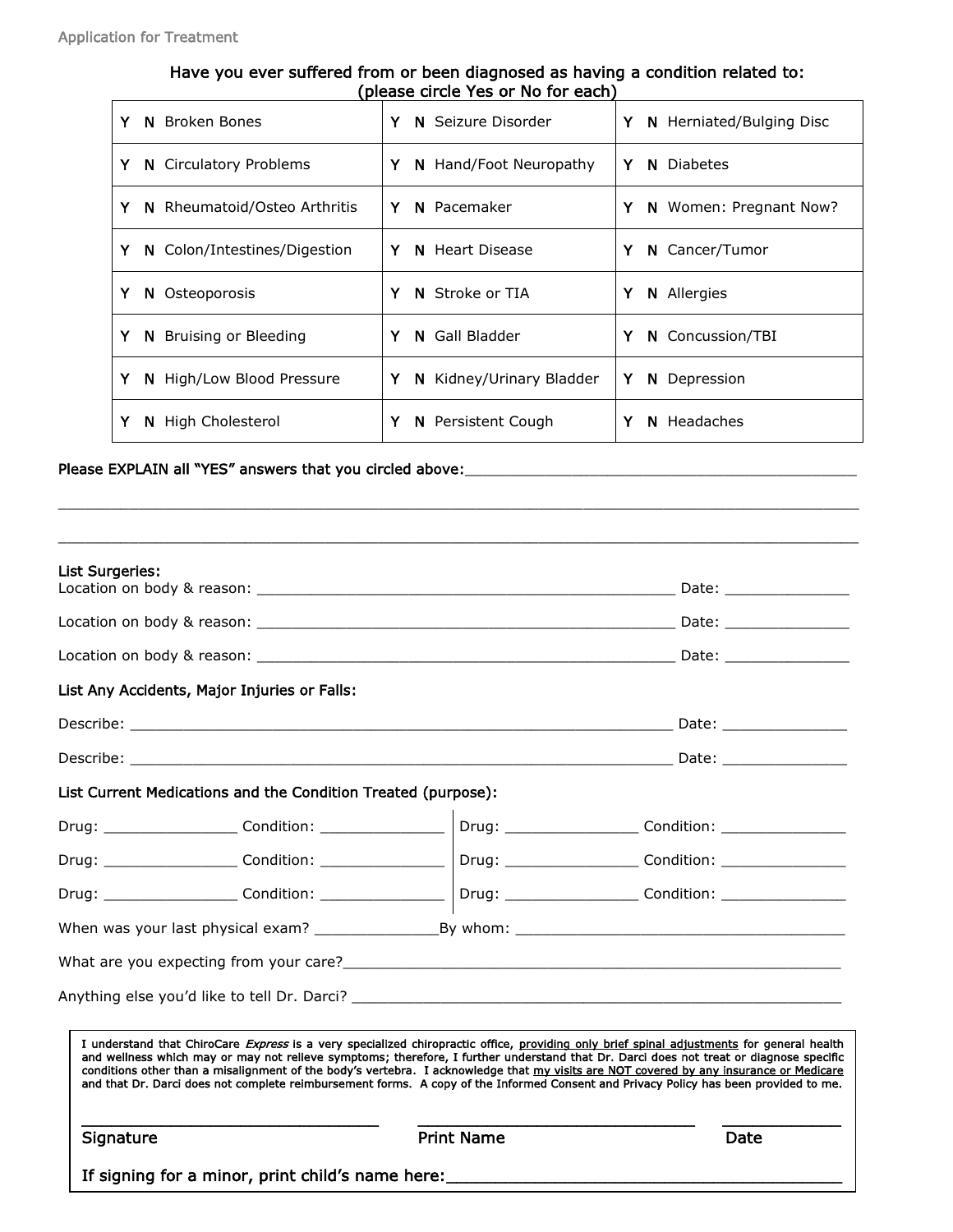# **Notice of Our Policy Regarding Insurance, Medicare, and Auto Accidents**

**(or similar situations where 3rd party payers are potentially involved)**

Print Patient Name: **Example 20** 

1. Visits with Dr. Darci are considered maintenance care and are NOT covered by any insurance or Medicare.

**Initial here: \_\_\_\_\_ I understand that my visits with Dr. Darci will not be covered by any insurance or Medicare, and Dr. Darci does not provide a self-filing receipt or sign reimbursement forms.**

2. Dr. Darci does not provide treatment for unsettled auto accidents, personal injury, worker's comp, or similar.

**Initial here: \_\_\_\_\_ I understand that if I am ever in an auto accident (or other accident described above), Dr. Darci will refer me to another chiropractor for treatment and insurance filing. When my insurance case is fully settled, I may return to Dr. Darci for maintenance care by providing proof of settlement.**

**I agree to the above and acknowledge receipt of this notice:**

Signature **Example 20** and the set of the Date:

If you are signing for a minor, print the child's name here: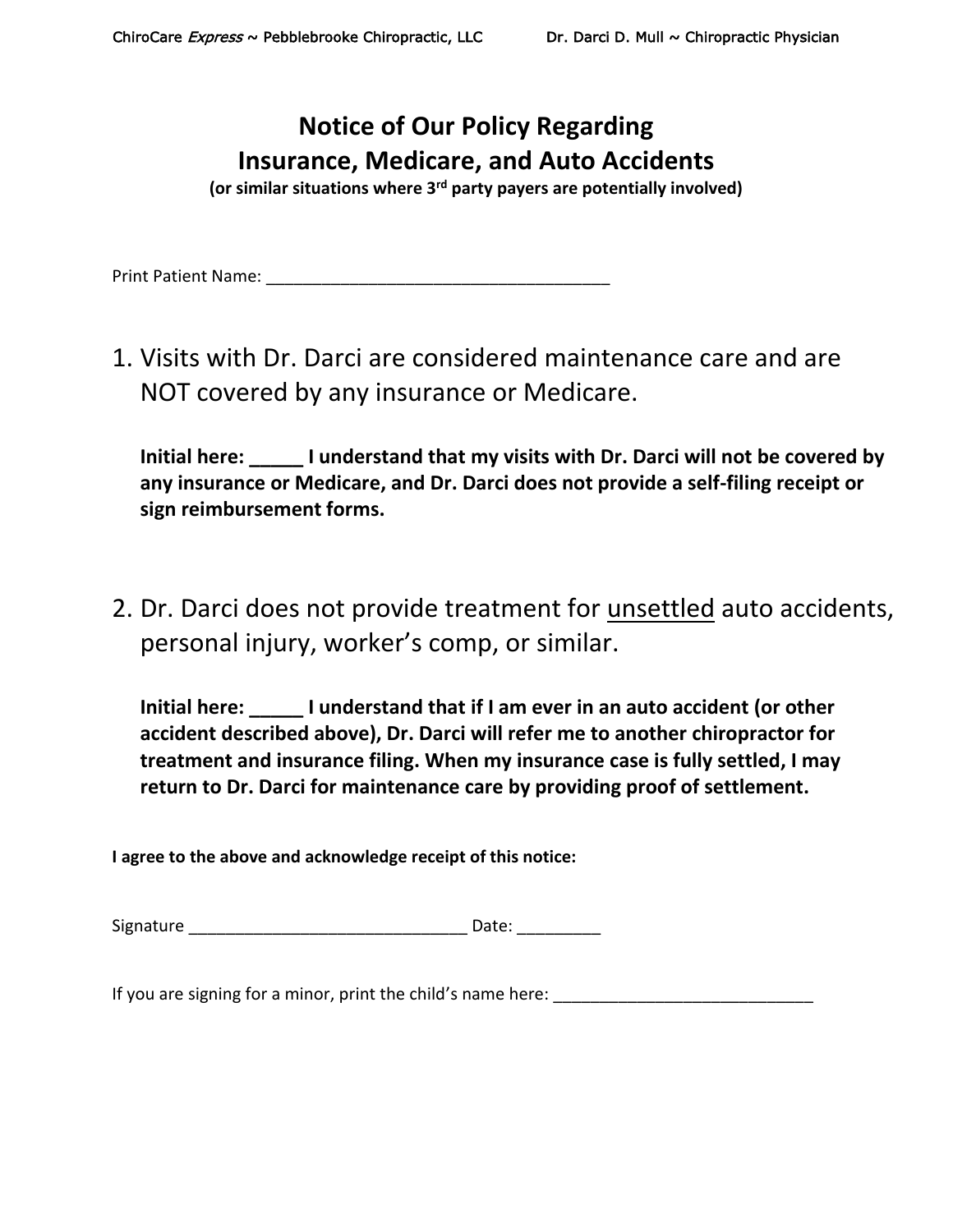## **Informed Consent**

PRINT PATIENT NAME: \_\_\_\_\_\_\_\_\_\_\_\_\_\_\_\_\_\_\_\_\_\_\_\_\_\_\_\_\_\_\_\_\_\_\_\_\_\_\_\_\_\_\_\_\_\_\_\_\_\_

Please read this entire document prior to signing it. It is important that you understand the information contained in this document. Please ask questions before you sign if there is anything that is unclear.

**Dr. Darci provides maintenance care only:** You are consenting to a brief maintenance treatment for general health and wellness which may or may not result in relief of your symptoms. You understand that Dr. Darci does not treat or diagnose specific conditions and your visits are not covered by insurance or Medicare.

**The nature of the chiropractic adjustment:** The primary treatment used by doctors of chiropractic is spinal manipulative therapy. Dr. Darci may use that procedure to treat you. She may use her hands or a mechanical instrument upon your body in such a way as to move your joints. That may cause an audible "pop" or "click," much as you have experienced when you "crack" your knuckles.

**Analysis / Examination / Treatment:** As a part of the analysis, examination, and treatment, you are consenting to the following procedures: spinal and/or extremity manipulative therapy (the adjustment), soft tissue technique, palpation & range of motion testing, orthopedic testing, basic neurological testing, muscle strength testing, postural analysis testing, intersegmental traction (roller massage therapy).

**Please list any procedures above that you are NOT consenting to (leave blank if you consent to all):**

\_\_\_\_\_\_\_\_\_\_\_\_\_\_\_\_\_\_\_\_\_\_\_\_\_\_\_\_\_\_\_\_\_\_\_\_\_\_\_\_\_\_\_\_\_\_\_\_\_\_\_\_\_\_\_\_\_\_\_\_\_\_\_\_\_\_\_\_\_\_\_\_\_\_\_\_\_\_\_\_\_\_\_\_\_

**The risks inherent in chiropractic adjustment and therapy:** As with any healthcare procedure, there are certain complications which may arise during chiropractic manipulation and therapy. These complications include but are not limited to: stiffness, soreness, skin irritation, dizziness, fractures, disc injuries, dislocations, muscle strain, cervical myelopathy, costovertebral strains and separations. Some types of manipulation of the neck have been associated with injuries to the arteries in the neck leading to or contributing to serious complications including stroke. Some patients will feel some stiffness and soreness following the first few days of treatment. Dr. Darci will make every reasonable effort during the initial examination to screen for contraindications to care; however, if you have a condition that would otherwise not come to Dr. Darci's attention, it is your responsibility to inform her and her staff prior to treatment at any time.

**The probability of those risks occurring:** Mild stiffness and soreness is common after treatment; severe reactions are rare. Fractures are rare occurrences and generally result from some underlying weakness of the bone which we check for during the taking of your history and during examination. Stroke and/or arterial dissection caused by chiropractic manipulation of the neck has been the subject of ongoing medical research and debate. The most current research on the topic is inconclusive as to a specific incident of this complication occurring. If there is a causal relationship at all it is extremely rare and remote. Unfortunately, there is no recognized screening procedure to identify patients with neck pain who are at risk of arterial stroke.

**The availability and nature of other treatment options:** Other treatment options for your condition may include: full-service chiropractic offices which offer more than maintenance care; self-administered, over-

SIGN ON BACK OF PAGE PLEASE